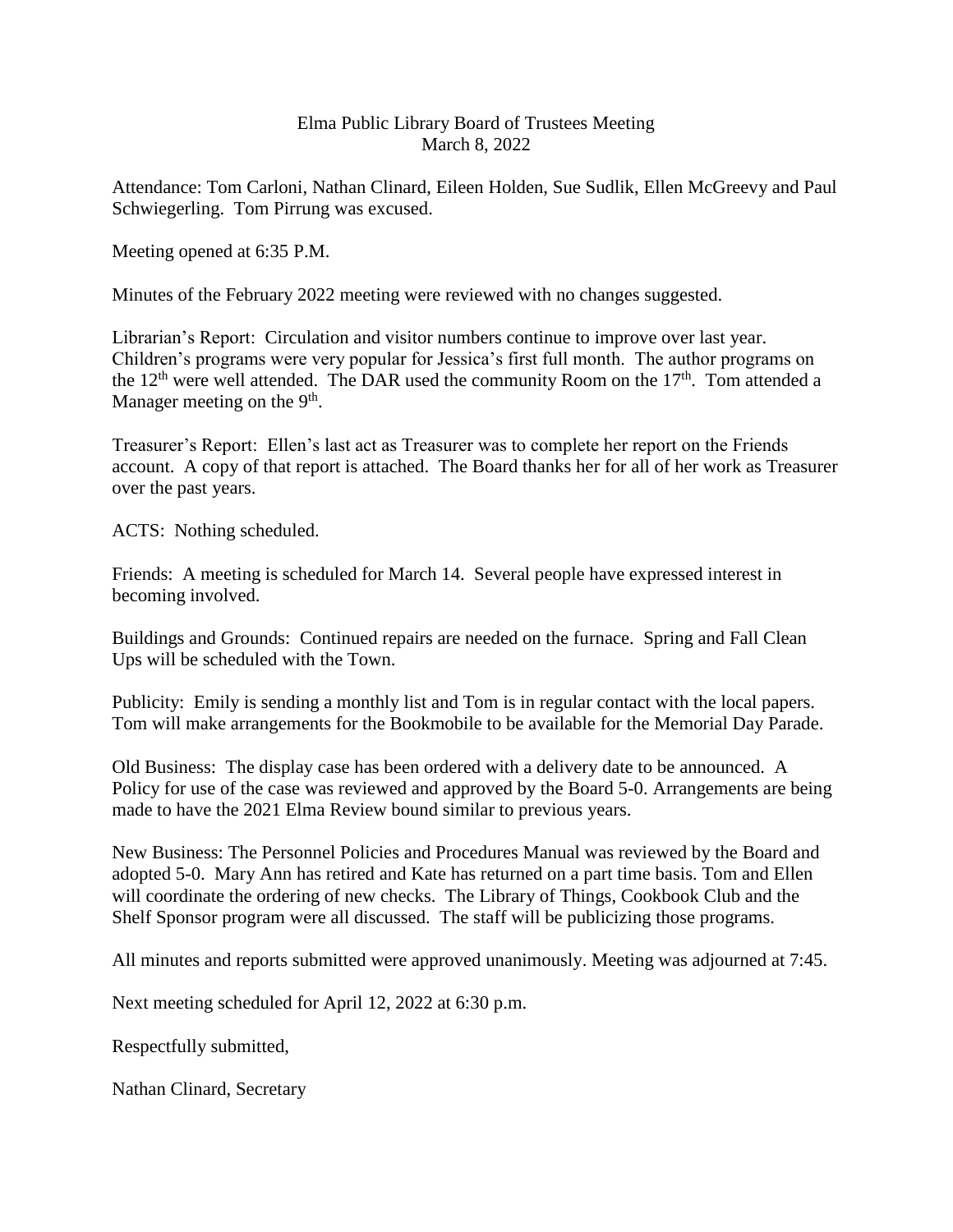## **FRIENDS OF THE ELMA PUBLIC LIBRARY**

RECOMMEDNATIONS FOR FINANCIAL RECORD KEEPING

## **Use duplicate (carbon copy checks) - (very important)**

Since you do not receive cancelled checks returned by the bank, it is very important that you use duplicate (carbon copy) checks for each check. The receipt should be stapled to the check copy.

Duplicate checks are a type of check that includes a small piece of paper behind each check that serves as a carbon copy.

Duplicates are automatically created for every check written, making it easier for someone to control their recordkeeping.

Checks should be listed in numerical order, not by when they cleared the bank. The payee needs to be on each check in your disbursements list. Every check number must be accounted for. If the check is not used, enter VOID for payee and 0.00 for amount.

Write the check number on the receipt. It the receipt is small in size, attach to a larger piece of paper

It is unacceptable that many receipts are missing. You are responsible for having receipts for all disbursements. If you do not have a receipt, (like checks to the farm box) please attach a note as to who it paid to, the amount of payment, & what it was for to the carbon copy of the check.

You must account for all cash collected at the concerts minus expenses paid out of the cash. This amount should equal the amount deposited. You need a separate fist for each concert.

| Beginning cash                         | XXX.XX   |
|----------------------------------------|----------|
| Plus cash collected                    | + XXX.XX |
| Less expenses paid                     | - XXX.XX |
| Less cash fund for next event - XXX.XX |          |
|                                        |          |

Net deposit XXX.XX

Attached receipts must equal this amount